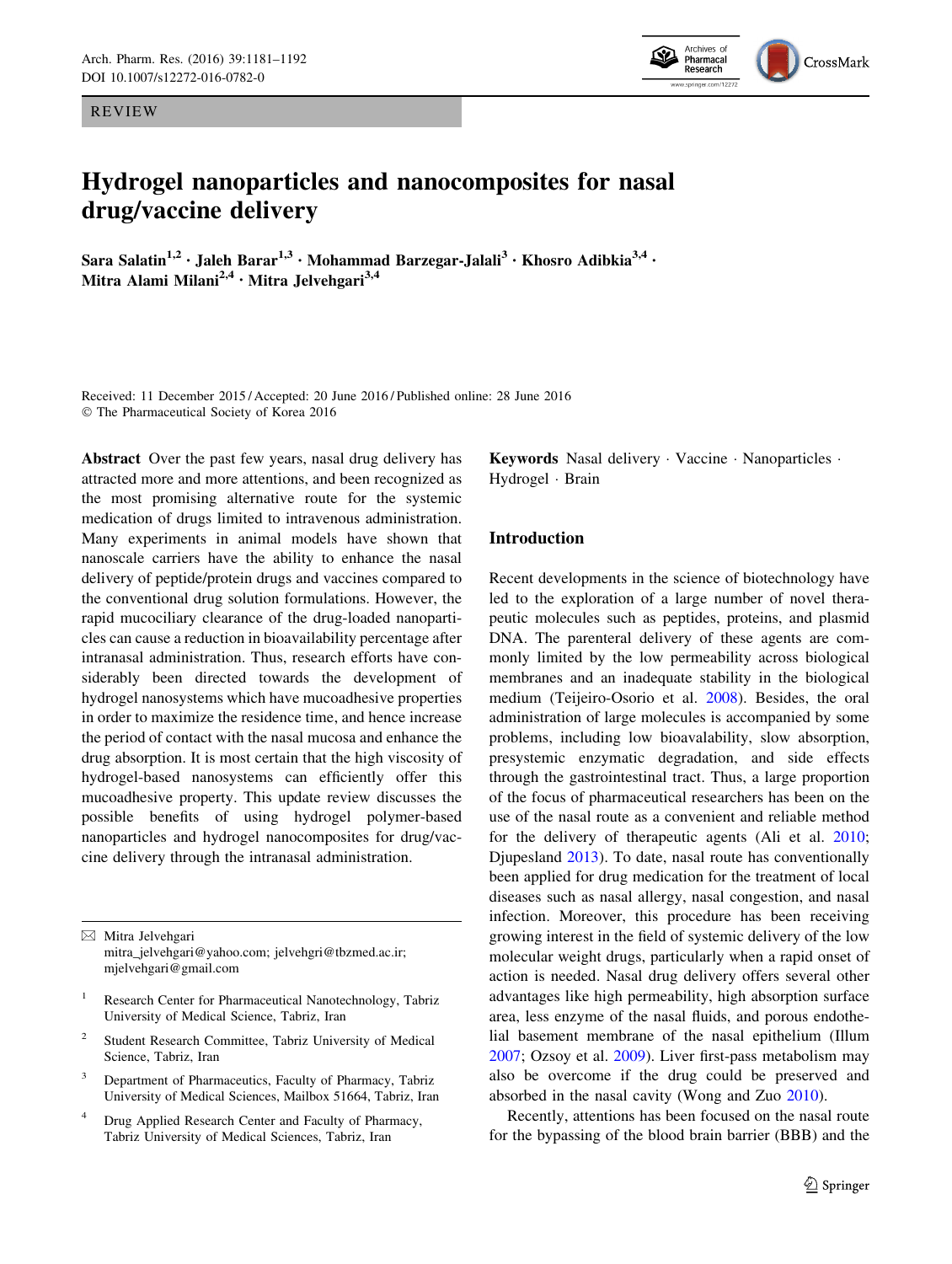reaching of the cerebral spinal fluid (CSF) due to the direct delivery of therapeutic molecules to the brain (Mainardes et al. [2006\)](#page-10-0).

On the other hand, nasal mucosa as a portion of the mucosal immune system, can induce antigen-specific immune responses against respiratory pathogens and also protect the host from the respiratory infectious diseases (Nochi et al. [2014\)](#page-10-0). Thus, it is an obvious advantage that the intranasal vaccination confers both mucosal and systemic immunity (Birkhoff et al. [2009\)](#page-9-0).

Among the different formulations prepared for the nasal drug delivery, it has been reported that nanoparticles have the ability to improve the drug absorption through the nasal membrane barrier and show great efficiency in enhancing the drug bioavailability (Mainardes et al. [2006](#page-10-0); Mistry et al. [2009](#page-10-0)). However, the clearance of the mucociliary can help reduce the contact time of drug-loaded nanoparticles with the mucosal surface of the nose. Hence, the application of hydrogel-specific properties is now considered as a useful platform for the preparation of stabilized and smart nanoscopic vehicles for drug delivery purposes (Vinogradov [2010](#page-11-0)). In addition, the incorporation of nanoparticles within a hydrogel network can offer remote controlled applications and also improve characteristics like the mechanical strength (Meenach et al. [2009\)](#page-10-0).

The present review presents a broad collection on previous reviews by including scientific studies (past and present) of hydrogel nanoparticles which embodies the high potential in improved nasal drug delivery. Additionally, some properties and applications of the hydrogel matrix containing nanoparticles will be discussed at the end of this paper.

## Nasal mucosa as a passage route for drugs

The human nasal cavity has a total surface area of about 150 cm<sup>2</sup> , and its total volume is about 15 to 20 mL (Pires et al. [2009,](#page-10-0) Dhakar 2011). The internal surface of the nose is lined by a mucous layer and hairs which play a significant role in its functions, trapping of inhaled particles and pathogens (Pires et al. [2009\)](#page-10-0). A key protein in the mucus, called mucin, has affinity for foreign solutes thus limiting its diffusion (Dhakar 2011). As a result, the new mucus is continuously secreted and the previous layer is quickly replaced. Hence, the particles trapped in the mucus barrier are transmitted with it, and in this way, they are finally evacuated from the nasal space (Türker et al. [2004\)](#page-11-0). This vital key defense mechanism is referred to as the mucociliary clearance. In order to circumvent the nasal mucosal barrier, drugs with low absorption either be coadministered with different types of absorption enhancers or encapsulated into the suitable delivery systems, such as liposomes, microspheres, and nanoparticles (Debache et al. [2011](#page-9-0)). A perfect nasal carrier system should be more efficient in bypassing the mucociliary clearance barrier and also in resolving the bioavailability problems by prolonging the intranasal residence time, hence making an acceptable therapeutic effect.

## Brain delivery via nose

The efficient delivery of therapeutic agents to the central nervous system (CNS) is a vital challenge in the treatment of neurological diseases. The main problem in the uptake of drugs into the brain following the systemic administration is the presence of a membranous barrier called the blood brain barrier (BBB). The BBB is formed by a system of endothelial cell layers lining the brain capillaries that are connected via tight junctions and alongside separate the brain and CSF from the blood (Talegaonkar and Mishra [2004](#page-11-0)).

Recent developments in studying the cell biology of BBB have opened new perspectives in directing drugs to the CNS (Al-Ghananeem et al. [2010](#page-9-0)). Nose-to-brain drug delivery offers a possibility for the direct transport of therapeutic agents from the nose to brain through the olfactory and trigeminal nerve pathways. These nerve pathways begin in the roof of nasal cavity and end in the brain (Pardeshi and Belgamwar [2013\)](#page-10-0). The direct contact of the olfactory receptor cells with both the environment and the CNS provides a potential means of circumventing the BBB to transport neuroprotective compounds to the brain tissue (De Wolf [2007](#page-9-0)).

However, a relatively wide volume of literature reports that the CSF is drained into the lymphatic vessels and also the nasal mucosa by the olfactory pathways. In fact, a lymphatic network is normally observed near the olfactory nerves at the nasal mucosa which plays the major role in CSF transport (Liu et al. [2012\)](#page-10-0). Paracellularly transported pharmaceutical agents across the olfactory epithelium which enters into the perineural space can penetrate into the brain or can be cleared through the CSF flow into the lymphatic vessels and consequently into the systemic circulation (De Wolf [2007\)](#page-9-0).

## Vaccine delivery via nose

Vaccination is a method of inducing protective immunity against specific diseases by using non disease causing microorganisms, live-attenuated vaccine microorganisms, or subunits of microorganisms. Owing to the low stability of oral vaccines in the gastrointestinal tract and the low absorption through the mucosal surfaces, most of the conventional vaccines are administrated by parenteral injections. However, parenteral administration also has some disadvantages, including the high cost of production,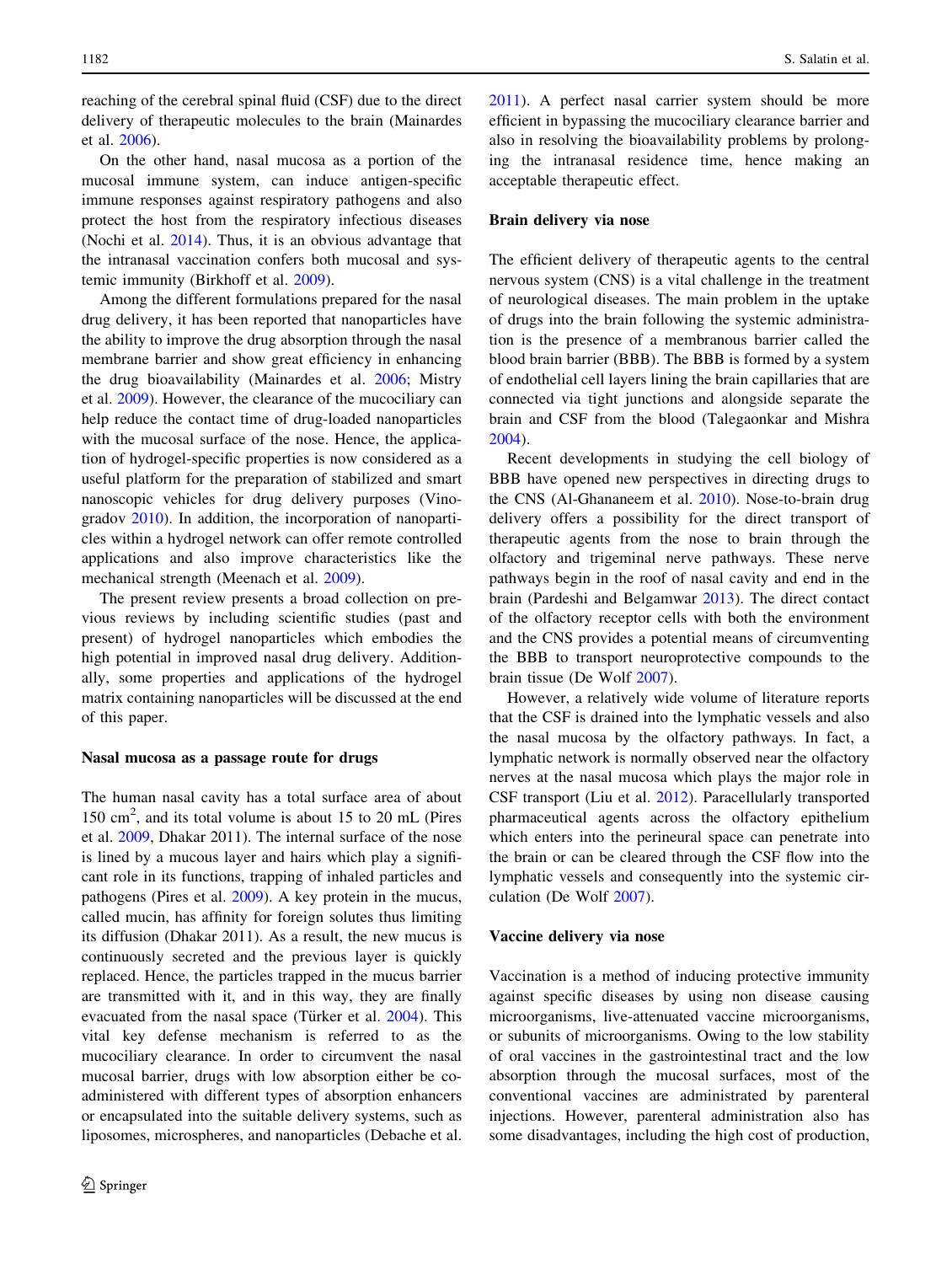low patient satisfaction, and need for trained personnel to inject the vaccine. Hence, other alternative routes have largely been considered for injection (Amidi et al. [2006\)](#page-9-0). In the last few decades, because of the possibility of receiving both the local and systemic immune responses, the application of nasal route for the delivery of vaccines has attracted the attention of many pharmaceutical companies (Illum [2007](#page-10-0)). The nasal mucosa is often the first contact point for inhaled antigens; therefore intranasal vaccination has emerged as the most effective route to induce the mucosal immune responses in the respiratory tract where there are frequent occurrences of primary bacterial and viral infections (Fukuyama et al. [2015](#page-10-0)).

The main nasal immune responses are believed to be elicited in the nasal associated lymphoid tissue (NALT) which can capture foreign materials from the epithelial surfaces. Thus, the nose contains a large proportion of dendritic cells capable of managing and spreading immune responses (Lee et al. [2015\)](#page-10-0). In addition, mucosal vaccination has many advantages compared to parenteral pathway. Easy administration, low side effects, possibility of self-administration, and improved patient satisfaction are some of these advantages (Gonçalves et al. [2010\)](#page-10-0).

# Nanoparticles

#### Polymeric nanoparticles

Polymeric nanoparticles are a group of colloidal particles with a size range of 10 to 1000 nm and various shapes, including spherical or elongated. Therapeutic agents can be encapsulated within nanoparticles or incorporated via surface adsorption or surface conjugation (Adibkia et al. [2009](#page-9-0); Salatin et al. [2015b](#page-11-0)). The integration of therapeutic agents into the nanoparticles with desirable shape, size, and surface physicochemical characteristics imposes a significant effect on improving their solubility, circulation half-life, bio-distribution and reducing the immunogenicity (Sun et al. [2014,](#page-11-0) Salatin et al. [2015a](#page-11-0)). Moreover, the uptake of nano-carriers which have optimized physicochemical properties can efficiently be achieved by cells in comparison with macromolecules (Barzegar et al. [2009;](#page-9-0) Mudshinge et al. [2011](#page-10-0)).

Recently, there have been many that rather than the soluble form, the nanoparticulate-based systems may be more efficient in transporting the drugs and vaccines through the nasal mucosal barrier (Nagamoto et al. [2004](#page-10-0); Corace [2012](#page-9-0)). The average size of pores in the nasal mucus is approximately  $150 \pm 50$  nm. Thus, a formulation comprising of nanoparticulate carriers can be used for the efficient delivery of drugs to the pre-intended target sites (Anand et al. [2012\)](#page-9-0). Nanoparticles are applied by either carrying an encapsulated drug through the mucosal barrier or by increasing the residence time inside the nose (Ali et al. [2010](#page-9-0)). Hence, the success in controlling the progression of the disease depends on the study of the interactions between the nanoscopic materials and the nasal milieu, targeting specific receptors on the cell surfaces, mechanism of drug release, and the stability of biopharmaceuticals in the nasal cavity (Kumar et al. [2014](#page-10-0)).

In addition to the local and systemic effects produced by nanoparticles, many experiments performed in vivo have shown which nanoparticulate carriers can enhance the direct nose-to-brain delivery of drugs in comparison with the equivalent drug solutions (Mistry et al. [2009\)](#page-10-0). In fact, the size of nanoparticles can mediate the passage of the drugs through the biological barriers, including BBB. It is yet unknown whether the drugs incorporated into the nanoparticles are being released in the nose space, or the nanoparticles containing drug are transported by the olfactory or the trigeminal nerves into the CNS, wherein the drug is later released (Wen [2011](#page-11-0)).

On the other hand, nanoparticulate carriers possess several particular properties that make them ideal vaccine adjuvants for inducing good immune responses (Peek et al. [2008](#page-10-0)). This is because the nanoparticles can preferably be transferred via the lymphoid tissue found in the nose (NALT) (Illum [2007\)](#page-10-0). In addition, nanoparticulate carriers can efficiently amplify the amount of antigen transferred to the immune system, and also improve the controlled release of encapsulated antigen for a longer period of time (Panyam and Labhasetwar [2003](#page-10-0)). It has been shown that delivery systems with the average diameters in the size range of hundreds of nanometer have a larger potential to pass through the epithelia than the particles in the micrometer size range (Zhang et al. [2004\)](#page-11-0) so that, the uptake of microparticles with sizes smaller than  $10 \mu m$  is thought to result from M-cells covering the NALT and transmitted to sub-mucosal layer. However, in the case of the nanoparticles, besides the M-cell-associated phagocytosis, the epithelial cells participate in the transport of nanoparticles by internalization (Donovan and Huang [1998](#page-9-0); Chaturvedi et al. [2011\)](#page-9-0).

Despite all the aforementioned advantages, the mucociliary clearance has always been a serious limitation for the delivery of nasal drug by the nanoparticles. There exist several strategies for the reduction of the clearance of nanoparticle formulations from the nasal cavity, resulting in the high absorption of drugs. For example, the application of muco-adhesive polymers in designing the nanoparticulate systems plays a key role in improving the residence time and the action of these formulations on the nasal mucosa (Ozsoy et al. [2009\)](#page-10-0).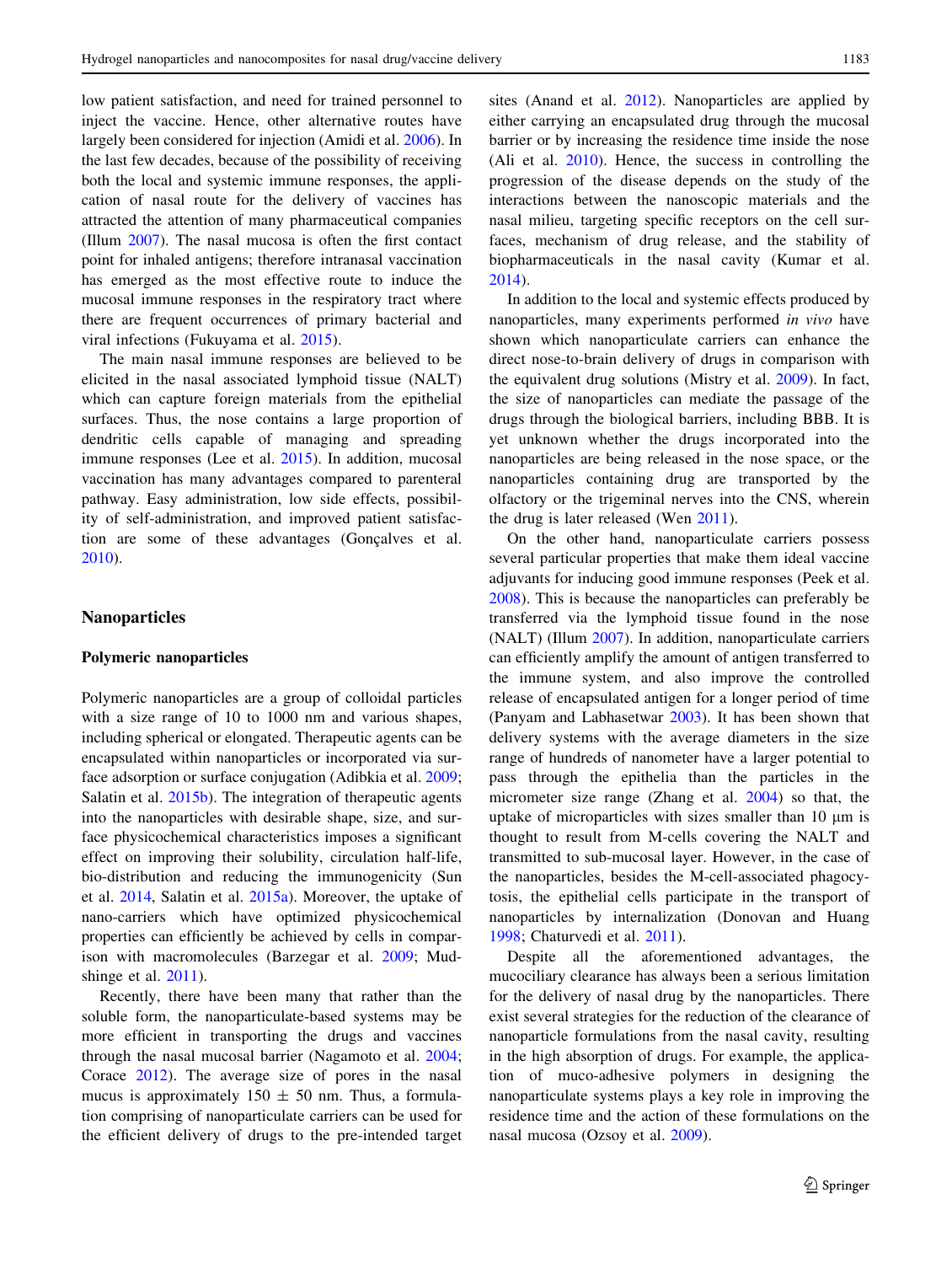#### Mucoadhesive dosage forms

Mucoadhesive dosage forms may be designed to provide a controlled rate of drug release through the mucosal surface for improved therapeutic outcome via increased retention at the site of application or absorption. The mucoadhesive ability of a drug delivery system depends on many factors, including the nature of the mucosal tissue and the physicochemical characteristics of the used polymeric material (Nep and Conway [2011](#page-10-0)). It has been suggested that mucoadhesive polymers might be useful in the development of the appropriate mucoadhesive dosage form. Mucoadhesive polymers are a group of natural or synthetic macromolecules, capable of attaching with the mucus layer covering the mucosal epithelial surface through attractive and repulsive molecular interactions (Amidi et al. [2006](#page-9-0); Vashist and Ahmad [2013](#page-11-0)). Some of the dosage forms, including tablets, gels, and films have been widely developed as mucoadhesive formulations (Fini et al. [2011\)](#page-10-0). Due to the limitations of the size and thickness of the tablets, and the fact that they must be sufficiently soft to be acceptable to patients and not cause any side effects, mucoadhesive injectable gels have been presented as good alternatives to solid forms (Salamat-Miller et al. [2005](#page-11-0)). Gels are a group of promising semi solid forms that have the advantage of easy dispersion throughout the mucosa surfaces (Boddupalli et al. [2010](#page-9-0)). Besides, the viscosity of these forms provides a higher and softer surface area for drug release and a prolonged residence time of the formulation at the site of absorption (Khairnar and Sayyad [2010\)](#page-10-0).

### Gel versus hydrogel

A usual misunderstanding in the field of polymer science is the simultaneous employment of the terms 'gel' and 'hydrogel'. Although gels and hydrogels are chemically similar, they are physically different. Commonly, the term gel is used for all types of semisolid systems which form a gelatinous appearance, while hydrogel is a subdivision of the gel which swells in water, and is made up of three dimensional cross-linked configuration of hydrophilic polymers (Gupta et al. [2002](#page-10-0)). Generally, hydrogels may show high volume transition in response to the various physical and chemical stimuli, including temperature, electric or magnetic field, sound, light, pressure, pH, molecular species, and ionic strength. Thus, hydrogel systems can be designed with controllable responses (like shrinking or expansion) to specific changes in the external environmental conditions. The ever-growing hydrogel technology is based on the simple reaction of one or more monomers to produce cross-linked polymeric network with

three-dimensional network, capable of absorbing high amounts of water or biological fluids (Ahmed [2015](#page-9-0)).

In comparison with the other synthetic materials, hydrogels resemble a native tissue microenvironment because of their porous and hydrated molecular network (Jagtap et al. [2015](#page-10-0)). Their affinity for water arises from the hydrophilic agents attached to the polymeric backbone, such as  $-OH$ ,  $-CONH$ –,  $-CONH$ <sub>2</sub>–, and  $-SO<sub>3</sub>H$  used in the preparation of hydrogel networks. These polymers are of two main categories of materials, including synthetic polymers or natural polymers, especially those intended for drug delivery applications and biomedical areas. Although hydrogels made from natural polymers may display immunogenicity or induce inflammatory responses because of the presence of immunogen moieties, they also do represent many beneficial properties, such as being commonly non-toxic and biocompatible. Passive diffusion is the most well-known mechanism of drug release from hydrogel matrix. As a result, molecules with different size and properties are able to easily diffuse into/out of the hydrogel systems, resulting in the exchange of solutes with external phase (Hamidi et al. [2008\)](#page-10-0).

Gelation time and viscosity of hydrogel systems are two significant factors which must be considered for the nasal delivery, as these factors are correlated to the mucosal clearance time and dosing convenience. The formulation of liquid nasal hydrogel with lower viscosity and short gelating time can be well-distributed on the mucosal layer, and swiftly form a thin hydrogel membrane exposed to nasal temperature, resulting in the tight adhesion of bioactive molecules to the mucosal surface (Wu et al. 2012). Hydrogels are widely studied as matrix systems for the controlled release of macromolecules, and can be molded as matrix, film, or micro/nanoscale constructs; on this basis, they have been extensively classified in the literature (Ahmed [2015](#page-9-0)). The various forms of hydrogel-based systems depend on the specific route of administration (Gupta et al. [2002](#page-10-0)).

Among the hydrogel polymers frequently utilized for the preparation of the nasal particulate drug delivery systems, the positively charged polymers are more considered, since the hydrogel nature of these polymers can result in the opening of the tight junctions and their close touch with the negatively charged mucosal layer (Chaturvedi et al. [2011](#page-9-0)). It seems that the use of the benefits derived from hydrogel, in combination with nanoparticles, to design novel systems, plays an important role in improving the absorption of drugs. Two distinct nanoparticle-hydrogel designs can be recommended. They are classified as: hydrogel nanoparticles and nanoparticles entrapped in a bulk hydrogel framework.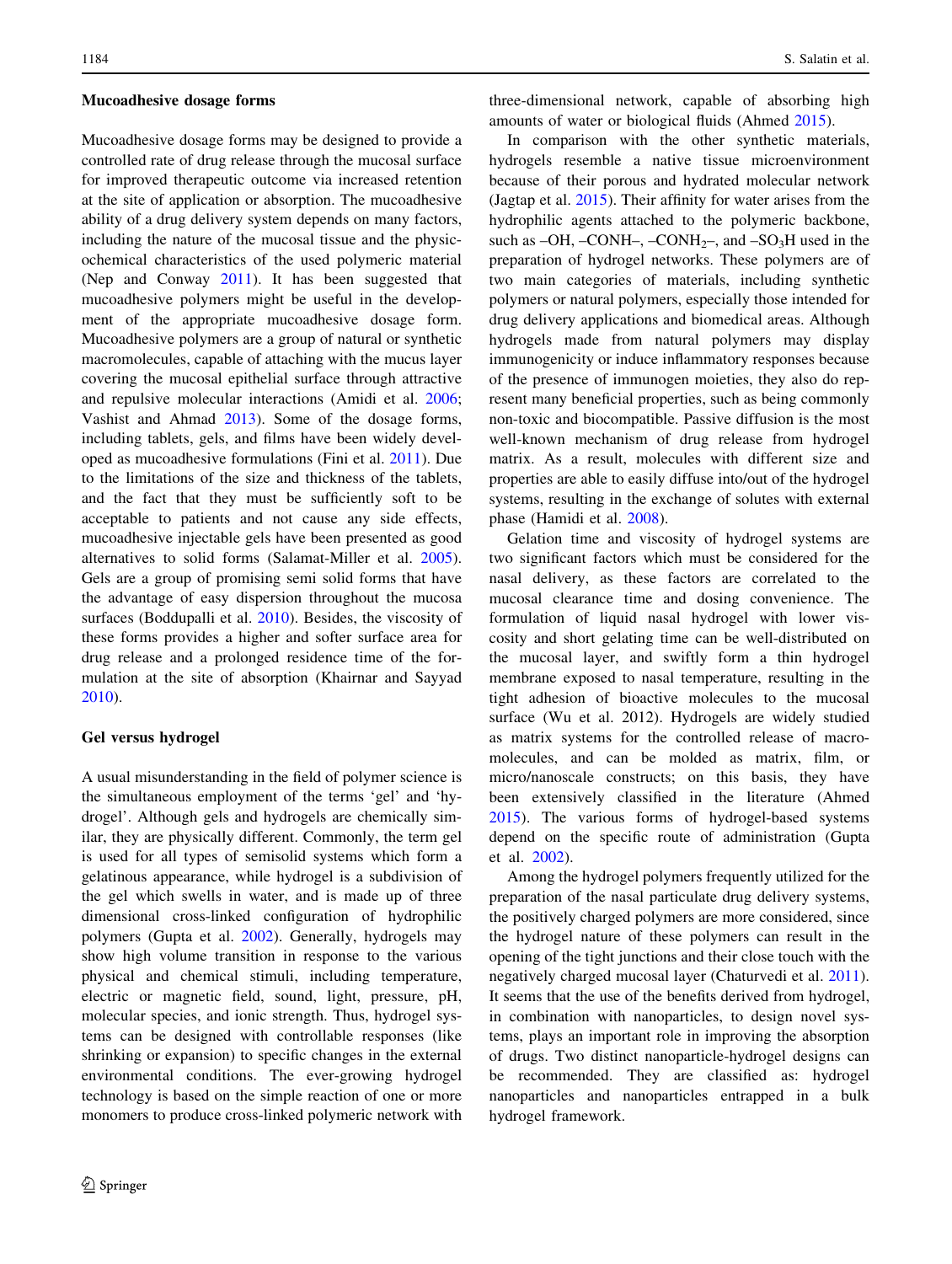#### Hydrogel nanoparticles

In most hydrogel dosage forms used for therapeutic objects, response to stimuli from the environment is very slow. One efficient approach to overcome this limitation is to design hydrogel structures at the micro- and nano-sizes (Bamrungsap et al. [2012\)](#page-9-0). Hydrogel nanoparticles have gained noticeable interest as one of the most potential nanoparticulate drug delivery systems that combines both the properties of a hydrogel system (e.g. hydrophilicity and large affinity for water absorption) and a nanoparticle (e.g. ultra small size). These nanoscopic constructs are also referred to as polymeric nanogels or macromolecular micelles due to the cross-linked and mesh-like network which they create. The superior features of nanogels include:

- (1) Tendency to form aqueous solutions, high colloidal stability in vivo, and possibility of obtaining an excellent chance to internalize and carry the macromolecules, such as proteins and peptides.
- (2) High drug loading without chemical reactions and release of incorporated agents in a controlled behavior at the target site.
- (3) Ease of surface modifications by a wide range of site specific ligands in order to improve targeted delivery in the body.
- (4) Perfect candidates for internalization by the cells like dendritic cells, via phagocytosis.
- (5) Potential for administration through different pathways, such as oral, parenteral, nasal, pulmonary, and ocular (Kabanov and Vinogradov [2009](#page-10-0); GonCalves et al. [2010;](#page-10-0) Debache et al. [2011](#page-9-0); Rigogliuso et al. [2012\)](#page-11-0).

A wide range of natural or synthetic polymers may be used for the preparation of nanogels. Among these polymers, polysaccharides are the most often utilized ones (Gonçalves et al. [2010\)](#page-10-0). Polysaccharide materials can be divided into two groups, including polyelectrolytes and non-polyelectrolytes. Polyelectrolytes can be additionally classified based on their intrinsic charge, including cationic (chitosan), anionic (alginate, heparin, pectin, hyaluronic acid), and neutral (pullulan, dextran) (Liu et al. [2008](#page-10-0)). Among the most frequently used synthetic polymers, block copolymers, comprising two or more parts of simple polymers that unite together to form various arrangements, attract the most attention. Block copolymers can be categorized based on the number of subunits linked along the chain (Gonçalves et al. [2010\)](#page-10-0). Debatable findings regarding the application of nanogels for the delivery of therapeutics through the nasal route have been published (Kumar et al. [2014\)](#page-10-0). The following section describes the main polysaccharides used in the development of nasal nanogels and the various applications of nanogels in the field of nasal delivery applications are summarized in Table [1](#page-5-0).

# Cholesteryl group-bearing pullulan-based hydrogel nanoparticles

Cholesteryl group-bearing pullulan (CHP) is a universal protein-based antigen delivery system used as an adjuvantfree nasal vaccination. CHP can self-assemble in water into the nanoparticles and encapsulate pharmaceutical payloads in the interior space through hydrophobic interactions. Therefore, it protects the loaded cargo against mechanical/chemical or enzymatic degradation, and acts as an ideal vehicle for the delivery and release of encapsulated materials in a controlled release profile (Shimizu et al. [2008\)](#page-11-0).

The most important property of CHP nanogels is its chaperon-like activity, since CHPs are able to entrap various proteins, such as cytokines, enzymes, and vaccine antigens via the hydrophobic interactions within a hydrated polymer network without aggregating and releasing them in the native form (Ikuta et al. [2002\)](#page-10-0). Based on these properties, CHP nanogels can be used as promising nanovehicles for the delivery of proteins, particularly in the field of cancer vaccine development (Nochi et al. [2010](#page-10-0)).

It has been discovered that CHP nanoparticles are effectively transferred to antigen-presenting cells, such as dendritic cells and/or macrophages, and this allows for a stronger immune response (Kobiyama et al. [2014\)](#page-10-0).

Besides, the cationic type of CHP nanogels (cCHP) can be obtained by the addition of amine groups to the CHP nanogels. The cCHP nanogels capable of effectively carrying vaccine antigen to the negatively charged nasal epithelium after intranasal administration (Nochi et al. [2014](#page-10-0)). A schematic representation of CHP and cCHP nanogels is shown in Figure [1.](#page-6-0)

Although the use of cationic nanogels does not increase the activation status of the intranasal dendritic cells, however they can importantly enhance the immunogenicity of nasal vaccine owing to the improved antigen residence time in the nasal cavity, which leads to better antigen transport into the nasal dendritic cells (Giese [2013\)](#page-10-0).

Daiki Nagatomo et al. reported the immune-enhancing ability of tumor necrosis factor-a–encapsulated CHP nanoparticles to act as a vaccine adjuvant for inducing systemic IgG1, as well as mucosal IgA via the nasal route of administration in mice. As a result, these nanoparticles promoted antigen uptake by dendritic cells and moderately increased the expression of inflammation-related genes in the NALT (Nagamoto et al. [2004\)](#page-10-0). Besides, promising results were intranasally obtained with cCHP nanogel as an antigen-delivery vehicle carrying the subunit fragment of Clostridium botulinum type-A neurotoxin BoHc/A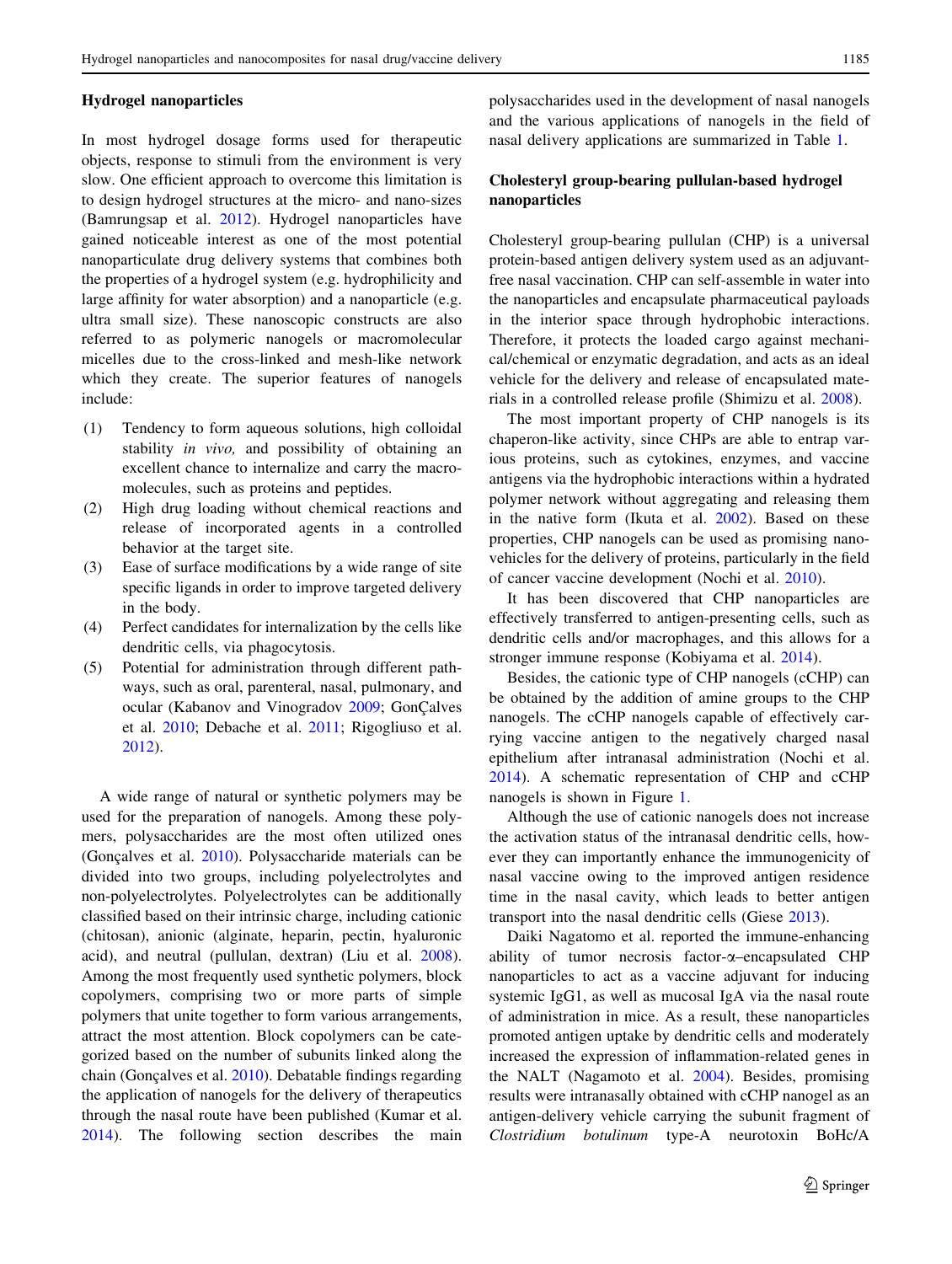| Types of nanogels                   | Payload                                                                            | Significant outcome                                                                                                                                                                                                                                     | Reference                    |
|-------------------------------------|------------------------------------------------------------------------------------|---------------------------------------------------------------------------------------------------------------------------------------------------------------------------------------------------------------------------------------------------------|------------------------------|
| <b>CHP</b>                          | Tumor necrosis factor- $\alpha$                                                    | Superior storage stability, high immune-increasing<br>capacity for stimulation $\text{IgG}_1$ and mucosal IgA<br>responses                                                                                                                              | (Nagatomo et al. 2015)       |
| cCHP                                | Non-toxic subunit fragment of<br>clostridium botulinum type-A<br>neurotoxin BoHc/A | Antigen adhesion to the nasal epithelium and its<br>efficient uptake via mucosal dendritic cells after<br>release from nanogel, induction of the specific IgG<br>and secretory IgA antibody responses with no co-<br>administration of mucosal adjuvant | (Nochi et al. $2010$ )       |
| cCHP                                | Pneumococcal surface protein<br>A (PSpA)                                           | Prolonged retention of PSpA in the nasal cavity<br>compared to PSpA alone, efficient induction of PspA-<br>specific serum IgG associated with mucosal secretory<br>IgA antibody                                                                         | (Fukuyama et al. 2015)       |
| Alginate coated<br>chitosan nanogel | Recombinant NcPDI                                                                  | Protection of all mice against infection with Neospora<br>caninum tachyzoites                                                                                                                                                                           | (Debache et al. 2011)        |
| Chitosan                            | Didanosine                                                                         | Higher brain/plasma, olfactory/plasma, and CSF/plasma<br>concentration post nasal administration                                                                                                                                                        | $(Al-Ghanaeeem et al. 2010)$ |
| Thiolated chitosan                  | Leuprolide                                                                         | Increasing leuprolide transport across nasal mucosa and<br>its plasma concentration compared to nasal solution<br>alone                                                                                                                                 | (Shahnaz et al. $2012$ )     |
| Chitosan                            | Olanzapine                                                                         | Enhanced systemic absorption of drug                                                                                                                                                                                                                    | (Baltzley et al. 2014)       |
| Chitosan                            | Cholinesterase inhibitor                                                           | Effective delivery of cholinesterase inhibitor across<br>nasal mucosa to reach the brain                                                                                                                                                                | (Sharma et al. $2007$ )      |
| Chitosan                            | Memantine hydrochloride                                                            | Potential to treat alzheimr disease by transport through<br>olfactory nasal route to the brain                                                                                                                                                          | (Ruby and Pandey 2014)       |
| Chitosan                            | Plasmid DNA                                                                        | Evoking humoral and cellular immune responses,<br>efficient DNA vaccine vehicle, and adjuvant for nasal<br>immunization                                                                                                                                 | (Khatri et al. 2008)         |
| Chitosan                            | Piperine                                                                           | Efficient, safe, and non-invasive piperine delivery with<br>20-times decrease in oral dose                                                                                                                                                              | (Elnaggar et al. $2015$ )    |
| Mannosylated<br>chitosan            | Anti-GRP DNA                                                                       | Significant titers of anti-GRP IgG, ability to suppress<br>the growth of tumor cells                                                                                                                                                                    | (Yao et al. 2013)            |
| Thiolated chitosan                  | Selegiline hydrochloride                                                           | Reducing the oxidative stress and restoring the activity<br>of mitochondrial complex, a severe reduction in the<br>period of immobility time upon treatment, as a<br>promising treatment for emerging diseases such as<br>depression                    | (Singh et al. $2015$ )       |
| Chitosan                            | A/H5N1 infulenza vaccine                                                           | Stimulating and increasing the rate of specific immune<br>responses and HI titer in mice models                                                                                                                                                         | (Dzung et al. $2011$ )       |
| Chitosan                            | Tetanus toxoid antigen                                                             | A prolonged humoral immune response (IgG levels)<br>and the mucosal responses (IgA levels) compared to<br>the fluid vaccine                                                                                                                             | (Vila et al. 2004)           |
| Alginate                            | Venlafaxine                                                                        | Higher brain/blood ratio for intranasal venlafaxine<br>nanoparticles compared to intranasal venlafaxine<br>solution                                                                                                                                     | (Haque et al. $2014$ )       |

<span id="page-5-0"></span>Table 1 Selected studies on utilization of hydrgel nanoparticles for nasal drug delivery

(CHP\_BoHc/A). It is important to note that, the cCHP nanogels with positive zeta-potential were very effective in interacting with the membranes of HeLa cells. BoHc/A released from the cCHP nanogels was continuously attached to the nasal epithelium and was allowed to be efficiently internalized by the mucosal dendritic cells without co-administration of mucosal adjuvant.

Most importantly, this study revealed that CHP\_BoHc/A constitute a powerful tool to induce a robust botulinumneurotoxin-Aneutralizing serum IgG and secretory IgA

antibody responses (Nochi et al. [2010\)](#page-10-0). Figure [2](#page-6-0) shows the effective uptake of cCHP nanogel-vaccine antigen complex by nasal dendritic cells for the induction of antigen specific immune responses.

Streptococcus pneumonia is recognized as a problematic pathogen because of lots of capsular polysaccharides which may be matched with virulent diseases in men. Clinical trials to overcome such problems have led to the preclinical development of the global serotype-independent pneumococcal vaccines which consist of a surface protein common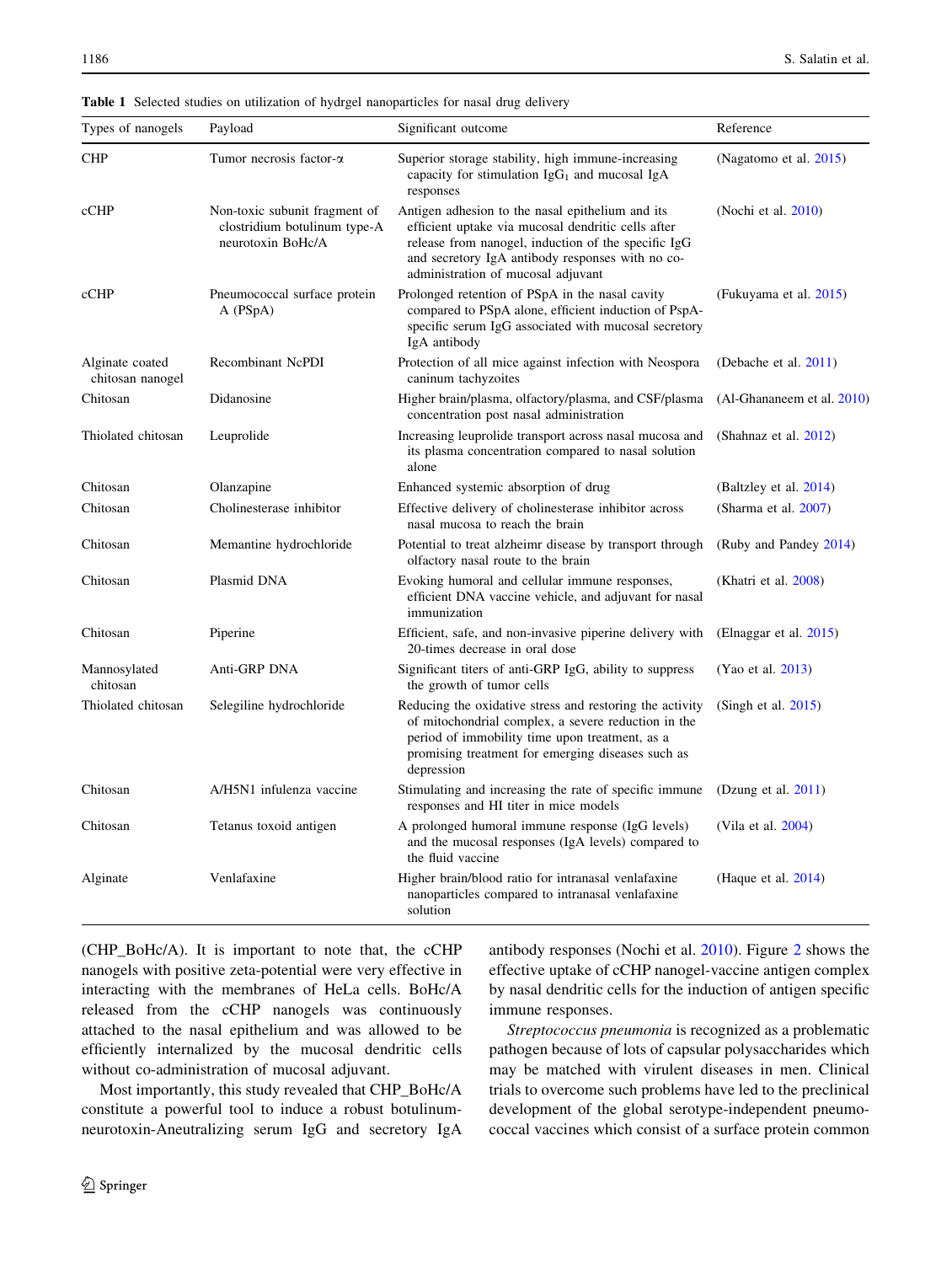<span id="page-6-0"></span>

among all strains. Pneumococcal surface protein A (PspA) expressed on the surfaces of all capsular serotypes of S. pneumonia has been found as a potential candidate protein that can induce protective immune responses. Results from a comprehensive re-evaluation study provided evidence that a cCHP nanogel is a promising candidate carrier of PspA to induce systemic and nasal mucosal Th17 responses, and also to prevent both nasal colonization and invasive diseases, unlike mice vaccinated with PspA plus a potent adjuvant (cholera toxin), PspA alone, or phosphate buffered saline only. It has been demonstrated that the survival rates of the mice immunized with cCHP-PspA or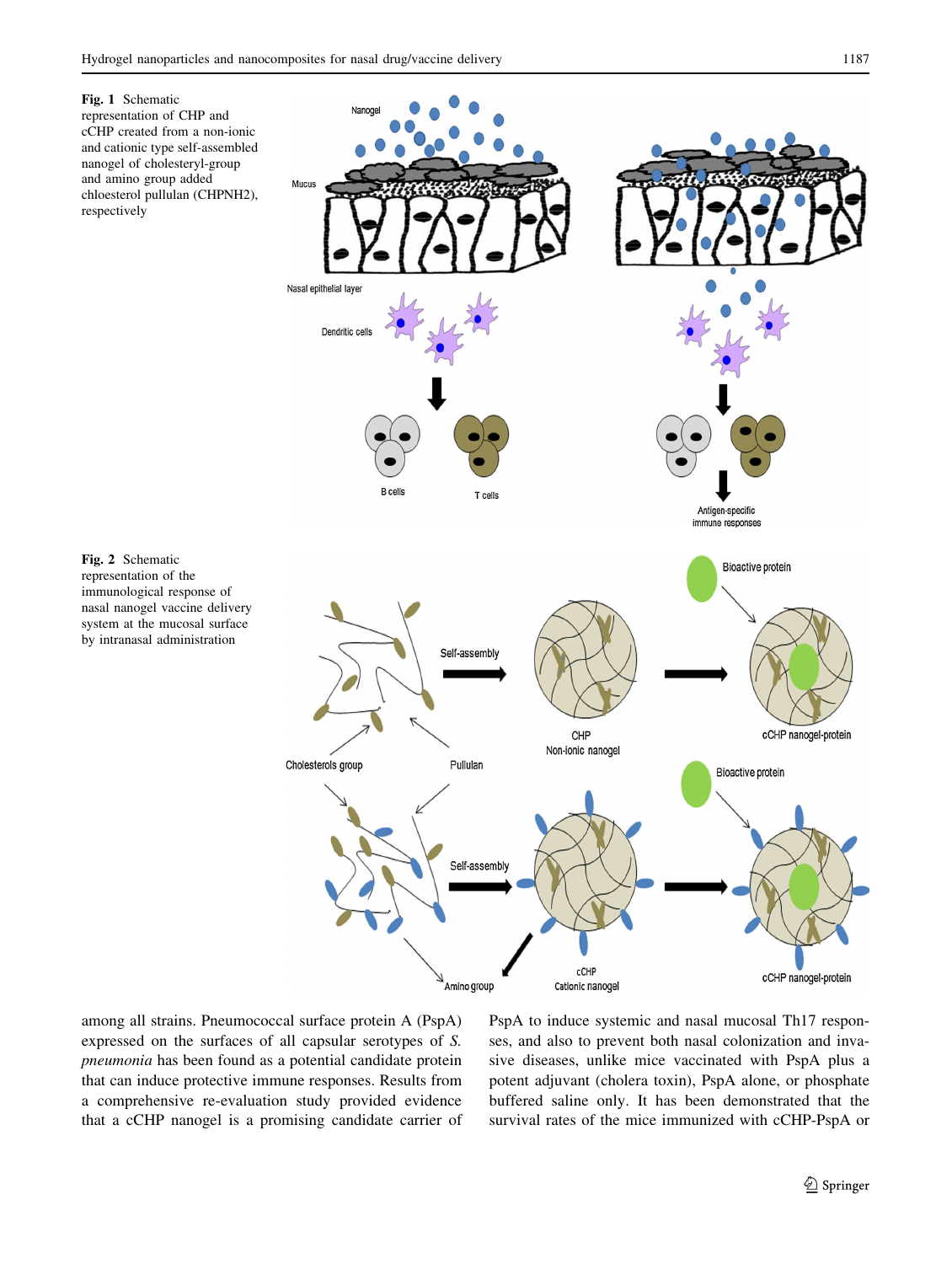PspA- cholera toxin were statistically improved when the values were compared with the group immunized with PspA alone (Kong et al. [2013](#page-10-0)). Another alternative example is the work of Fukuyama et al. which showed that the delivery of PspA to the nasal mucosa was potentiated in the presence of cCHP nanogel, which resulted to an increase in efficacy of nasal vaccination against pneumococcal infection in nonhuman primates. These PSpAnanogels showed a long-term retention in the nasal cavity without any deposition in the olfactory bulbs or brain. Besides, the nanogels were able to induce PSpA specific mucosal and systemic antibody responses (Fukuyama et al. [2015\)](#page-10-0).

#### Chitosan-based hydrogel nanoparticles

Chitosan is an effective biopolymer with various structural possibilities for modifications that can be used to create new materials with different features, functions, and applications in many science fields, particularly in medicine. It is mainly composed of D-glucosamine repeating units and is also known as a linear, non-toxic, biodegradable, biocompatible polysaccharide. Chitosan is formed by the partial deacetylation of chitin, and the presence of amine groups offers it a net positive charge (Sajeesh and Sharma [2006](#page-11-0)). This feature makes chitosan an ideal polymer to interact with the negatively charged therapeutic molecules and macromolecules (Vashist and Ahmad [2013\)](#page-11-0). It has been shown that chitosan can be simply processed into various dosage forms, including gels, sponges, membranes, beads, and scaffolds. On the other side, the viscosity of chitosan and its interaction between the positively charged amino groups and the negatively charged residues on the mucosal surface, renders it its mucoadhesive features (Khom et al. [2014](#page-10-0)). These functional groups can be chemically modified for creating carrier systems with particular properties which are suitable for the nasal, oral, ocular, and transdermal administrations (Hamidi et al. [2008](#page-10-0); Amidi et al. [2010](#page-9-0)). It has been discovered that chitosan nanoparticles can pass through the nasal epithelia, and hence, deliver the incorporated cargo, especially proteins and peptides (Vila et al. [2004](#page-11-0)). One interesting characteristic of chitosan is its ability to hydrate and to form gels, which is mainly due to its viscouse nature. When it is used as a semisolid or in solution form, it can form a gel-like structure at the site of administration (Deepak et al. [2012\)](#page-9-0).

The use of peptide (TAT) tagged PEGylated chitosan nanoparticles with size ranges from 5 to 10 nm was demonstrated to improve the delivery of siRNA into the cerebral cortex and cerebellum after 4 h of intranasal adminstration. In fact, the mucoadhesive characteristics of chitosan show an advantage for intranasal delivery. Moreover, TAT peptide incorporated into nanoparticles provide a simple and versatile moiety for cell penetration, resulting in

the improved permeation of nanoparticles across the BBB in vitro and in vivo (Malhotra et al. [2013](#page-10-0)).

However, the strategy of thiolation of chitosan has been shown to improve the in situ gelling features due to the ability of thiol groups to undergo redox reactions at physiological pH-values, which leads to the formation of intermolecular and intramolecular disulfide bridges (Deepak et al. [2012\)](#page-9-0).

The authors reported the efficiency of thiolated chitosan nanoparticles prepared by the method of ionic gelation for increasing the transportation of leuprolide across porcine nasal mucosa by 2.0 and 5.2 folds, in comparison with leuprolide solution and unmodified nanoparticles, respectively. The differences in the results obtained can in part be explained by the unique mucoadhesive properties of thiolated chitosan nanoparticles, since they can interact with cysteine rich subdomains of mucus glycoproteins, hence leading to the formation of disulfide bridges (Gul et al. 2012).

In addition, it was investigated that thiolated chitosan nanoparticles significantly improved the nose-to-brain delivery and antidepressant activity of selegiline hydrochloride because of their excellent mucoadhesion and in situ gelling properties (Singh et al. [2015](#page-11-0)).

Similarly, chitosan-N-acetyl-L-cysteine nanoparticles (140–210 nm in diameter) have been developed as a new insulin-delivery vehicle. In vitro release studies displayed an initial burst followed by a slow release of insulin, and the absorption of insulin through the nasal mucosa was in a greater amount compared with the unmodified chitosan nanoparticles and control insulin solution. Wang et al. also described that thiolated nanoparticles with a high thiolgroup content exhibited relatively high levels of mucoadhesion when compared with the unmodified chitosan nanoparticles and nanoparticles with a low thiol-group content (Wang et al. 2009).

In another study, chitosan nanoparticles have been investigated to be promising carriers for improving the systemic absorption and concentration of didanosine in brain tissue, olfactory bulb, and CSF when compared with the intravenous (IV) administration of didanosine solution after intranasal administration (Al-Ghananeem et al. [2010](#page-9-0)).

Chitosan nanoparticles adsorbed with ovalbumin and cholera toxin have been reported to be efficient vehicles in targeting the NALT, and the induction of the immune responses (IgG and IgA antiodies) was comparable with the intranasal administration of intraperitoneal injection (Nagamoto et al. [2004](#page-10-0)). Similar results were obtained when chitosan nanoparticles were used to provide an improved access of the incorporated antigen to the nasal immune system. This study has shown which mechanism of action of chittosan nanoparticls is not significantly affected by the differences in the molecular weights of chitosan. However,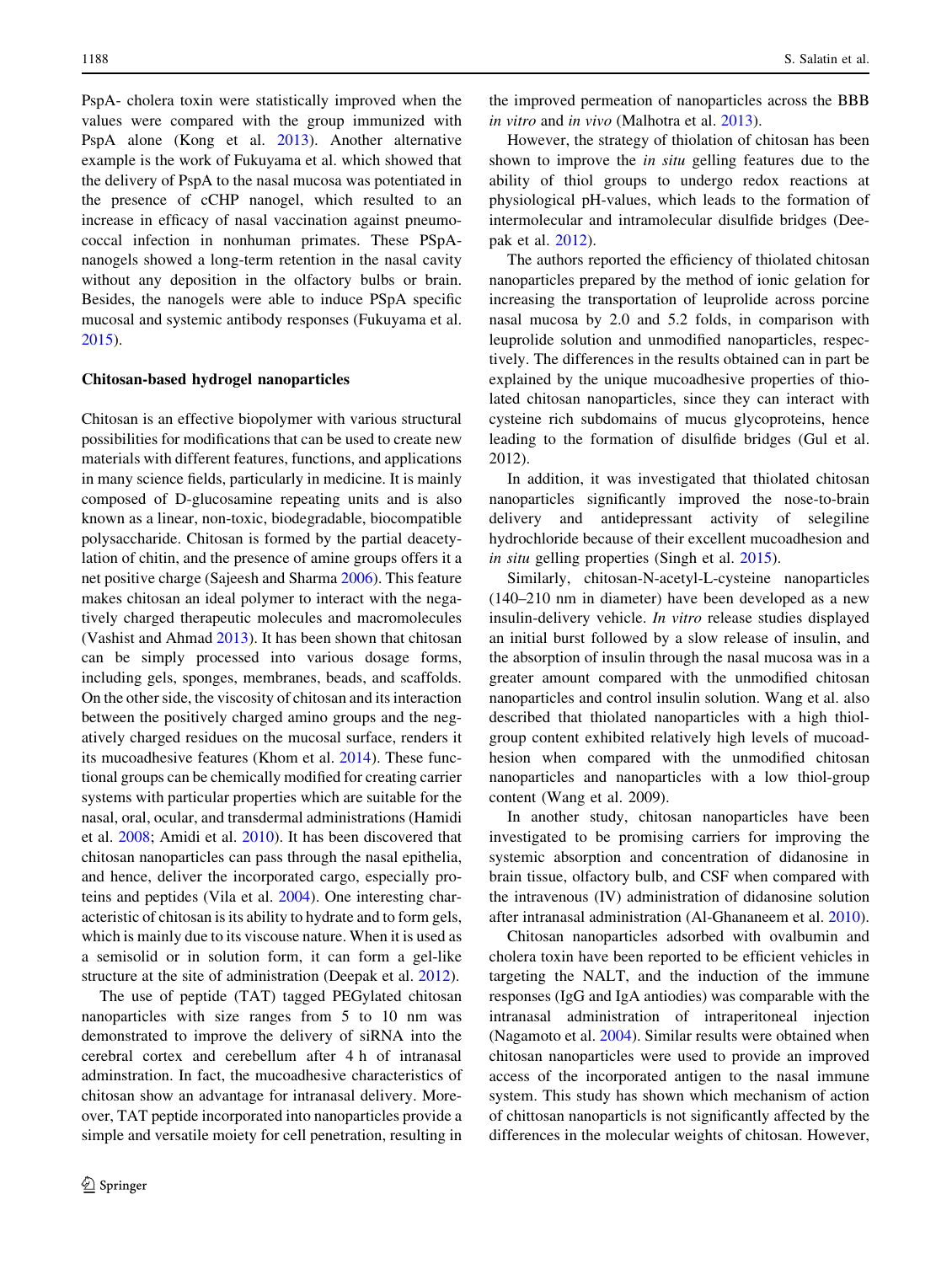the levels of immune responces at early time points were generally higher in mice immunized intranasally with low molecular weight chitosan particles due to the inherent immunostimulatory characteristics of chitosan or due to a different release rate of antigen from low vs. high molecular weights chitosan nanoparticles. Here, nanoparticles were more efficient to pass across the nasal epithelia, yielding a high and long-term humoral immune response than the response obtained for the fluid vaccine. Besides, there is a possibility that chitosan nanoparticles could be internalized by NALT cells (Vila et al. [2004](#page-11-0)). Also, the vaccination of mice by alginate or alginate mannose-coated chitosan nanogels containing recombinant NcPDI antigen that protected 100% of the challenged animals against infection with Neospora caninum tachyzoites was investigated. Such nanosized carriers are ideal options for the uptake via cells incorporating extracellular substances (that is, dendritic cells) through phagocytosis (Debache et al. [2011\)](#page-9-0). Another report demonstrated the adjuvant effect of alginate coated-chitosan nanoparticles associated with the recombinant hepatitis B surface antigen (HBsAg) by measuring the amount of humural mucosal immune responses. This delivery system was able to encapsulate HBs antigen with a high efficiency, and was shown to be internalized by the NALT cells. The results suggest that coating of alginate can be used to modify the profile of antigen release from the chitosan nanoparticles, and also to achieve the protection of antigen against the enzymatic degradation during their passage throughout the mucosal surface of the nasal (Borges et al. [2008\)](#page-9-0).

# Alginate-based hydrogel nanoparticles

Alginate is an anionic unbranched biopolymer, composed of guluronic and mannuronic acid residues (Sangeetha et al. [2010\)](#page-11-0). Owing to its biocompatibility, biodegradability, non-antigenicity, gelation ability and mucoadhesive properties, alginate has been extensively proposed to be applied in designing the novel drug delivery systems. Besides, the anionic nature of alginate renders it a high ability to interact with cationic components. Thus, it can be used in preparing delivery systems for the incorporation of cationic therapeutic molecules (Sun and Tan [2013\)](#page-11-0). Alginate nanoparticles can prolong the antigen release and increase the immune responses when compared with the conventional vaccines, owing to their adjuvant characteristics (Sarei et al. [2013\)](#page-11-0). More recently, alginate nanoparticles have been developed for the nose-to-brain delivery of venlafaxine drug (VLF). The prepared nanoparticles had a mean particles size 173.7 nm and demonstrated a high potential to deliver venlafaxine to the brain by rapid extracellular or intracellular delivery along the olfactory nerves bypassing the systemic circulation in comparison

with the VLF solution *i.n.* and VLF solution *i.v.* However, the reported data confirmed that during nasal breathing, a fraction of the small particles can pass across the nasal cavity and deposit in the lungs, and drug absorption in the olfactory region of nasal cavity is lost (Haque et al. [2014](#page-10-0)).

## **Composites**

#### Hydrogel-nanoparticle composi

Modern technologies rely on the preparation of new materials, and these can easily be the ingenious combination of known components. Over the last decades, various applications of hydrogels have emerged, particularly in nasal drug delivery researches. Most of the fast-responding hydrogels release a large percent of drug in a short period of time. Hence, a novel strategy for the reinforcement of polymeric hydrogels, and the inclusion of several multiple capabilities would be to concentrate on integrating nanoparticles within the hydrogel structure (Gaharwar et al. [2014](#page-10-0)). In fact, the development of injectable hydrogelbased nanocomposites, also referred to as hybrid hydrogels, exhibits an attractive scenario for the design of a new class of minimal invasive drug delivery carriers for in situ drug release (Giordano et al. 2011). Besides, the structural combination of hydrogel and nanoparticle may allow for the improvement of mechanical properties of hydrogel, and simultaneously the reduction of aggregation of nanoparticles. As shown in Figure [3,](#page-9-0) a diverse range of nanoparticles may be immobilized in a hydrogel matrix covalently or non-covalently (Thoniyot et al. [2015\)](#page-11-0). Since drug delivery by the nanoparticulate systems through the nasal mucosa is limited by the mucociliary clearance, integration of nanoparticles into a mucoadhesive hydrogel would be an alternative effective solution. In a recent study, polycarbophil<sup>®</sup>AA1 having superior mucoadhesive property was proved to be more effective in improving the residence time and avoiding the mucocilliary clearance of risperidone-loaded solid lipid nanoparticles. The in vitro diffusion and ex vivo release behavior of prepared nanoparticle-hydrogel composite through the nasal mucosa showed a controlled release of risperidone, following a long contact time (Jagtap et al. [2015](#page-10-0)).

# **Conclusion**

Intranasal medication delivery is simply an alternative option for the local, systemic, and brain delivery of bioactive molecules in order to achieve a desired clinical effect. Drug dosage forms are cleared rapidly from the nasal cavity after the intranasal administration, resulting in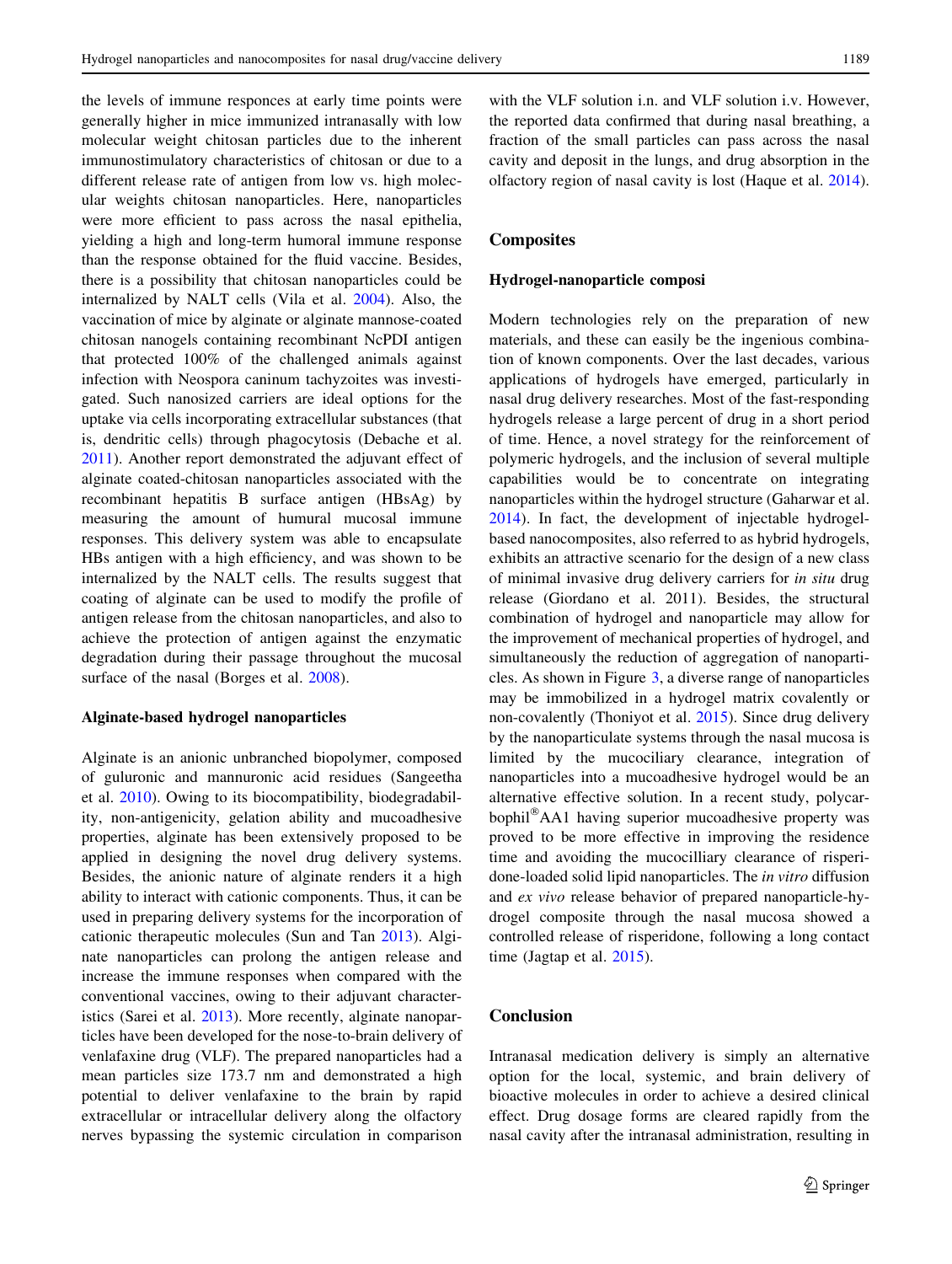<span id="page-9-0"></span>

Fig. 3 Schematic representation of nanoparticle-hydrogel conjugates. a Nanoparticles non-covalently embedded in a hydrogel network, b Nanoparticles covalently embedded in a hydrogel network

the reduced drug absorption. Various mucoadhesive nanosystems are suited to increase the residence time of drug formulation at the nasal mucus site over many hours and days. Among the available nanosystems, hydrogel nanoparticles and nanocomposites exhibit stimuli responsive and multi-functional properties including ease of design, affordability, possibility to incorporate a variety of drugs and suitability to achieve the ideal of a controlled release of biopharmaceuticals, making them ideal for drug/vaccine delivery by the nasal route. However, the toxicity, transport as well as uptake by the NALT cells of nanogels and nanoparticles entrapped in the hydrogel network in the nasal cavity or CNS have not been widely evaluated, and this demands more detailed considerations; thereby being a significant issue for future researches. Moreover, the hydrogel nanosystems-related drug market is emerged by improving the delivery to CNS and finding ways to cross the BBB, especially for the treatment of tumors CNS.

Acknowledgments The financial support from research center of pharmaceutical nanotechnology and Research Council of Tabriz University of Medical Sciences is greatly acknowledged.

Conflict of interest Authors certify that no actual or potential conflict of interests exists in relation to this article.

# References

Adibkia K, Barzegar-Jalali M, Nokhodchi A, Siahi Shadbad M, Omidi Y, Javadzadeh Y, Mohammadi GH (2009) A review on the methods of preparation of pharmaceutical nanoparticles. Pharm Sci 15:303–314

- Ahmed EM (2015) Hydrogel: preparation, characterization, and applications. J Adv Res 6:105–121
- Al-Ghananeem AM, Saeed H, Florence R, Yokel RA, Malkawi AH (2010) Intranasal drug delivery of didanosine-loaded chitosan nanoparticles for brain targeting; an attractive route against infections caused by AIDS viruses. J Drug target 18:381–388
- Ali J, Ali M, Baboota S, Kaur Sahni J, Ramassamy C, Dao L (2010) Potential of nanoparticulate drug delivery systems by intranasal administration. Curr Pharm Design 16:1644–1653
- Amidi M, Mastrobattista E, Jiskoot W, Hennink WE (2010) Chitosanbased delivery systems for protein therapeutics and antigens. Adv Drug Deliv Rev 62:59–82
- Amidi M, Romeijn SG, Borchard G, Junginger HE, Hennink WE, Jiskoot W (2006) Preparation and characterization of proteinloaded N-trimethyl chitosan nanoparticles as nasal delivery system. J Control Rel 111:107–116
- Anand U, Agu RU, Feridooni T (2012) Novel mucoadhesive polymers for nasal drug delivery. In: Ali DS (ed) Recent advances in novel drug carrier systems. In Tech open, Canada, pp 315–330
- Baltzley S, Mohammad A, Malkawi AH, Al-Ghananeem AM (2014) Intranasal drug delivery of olanzapine-loaded chitosan nanoparticles. AAPS Pharm Sci Tech 15:1598–1602
- Bamrungsap S, Zhao Z, Chen T, Wang L, Li C, Fu T, Tan W (2012) Nanotechnology in therapeutics: a focus on nanoparticles as a drug delivery system. Nanomedicine 7:1253–1271
- Barzegar JM, Valizadeh H, Mohammadi G, Adibkia K (2009) Analytical review of drug dissolution and release kinetic models. Pharm Sci 14:191–207
- Birkhoff M, Leitz M, Marx D (2009) Advantages of intranasal vaccination and considerations on device selection. Ind J Pharm Sci 71:729–731
- Boddupalli BM, Mohammed ZN, Nath RA, Banji D (2010) Mucoadhesive drug delivery system: An overview. J Adv Pharm Tech Res 1:381–387
- Borges O, Cordeiro-da-Silva A, Tavares J, Santarém N, de Sousa A, Borchard G, Junginger HE (2008) Immune response by nasal delivery of hepatitis B surface antigen and codelivery of a CpG ODN in alginate coated chitosan nanoparticles. Eur J Pharm Biopharm 69:405–416
- Chaturvedi M, Kumar M, Pathak K (2011) A review on mucoadhesive polymer used in nasal drug delivery system. J Adv Pharm Tech Res 2:215–222
- Corace G (2012) Multifunctional nanocarriers encapsulating anti-Alzheimer drug for nasal delivery to central nervous system. Alma Mater D L. doi[:10.6092/unibo/amsdottorato/4545](http://dx.doi.org/10.6092/unibo/amsdottorato/4545)
- De Jong WH, Borm PJ (2008) Drug delivery and nanoparticles: applications and hazards. Int J Nanomed 3:133–149
- De Wolf A (2007) Search Results for: combinational. Future Directions in Human Cryopreservation Combinational Pharmacotherapy. The Institute for Evidence-Based Cryonics. [http://](http://evidencebasedcryonics.org/articles) [evidencebasedcryonics.org/articles.](http://evidencebasedcryonics.org/articles) Accessed 26 Nov 2007.
- Debache K, Kropf C, Schütz C, Harwood L, Käuper P, Monney T, Rossi N, Laue C, McCullough KC, Hemphill A (2011) Vaccination of mice with chitosan nanogel-associated recombinant NcPDI against challenge infection with Neospora caninum tachyzoites. Parasite Immunol 33:81–94
- Deepak K, Kumar MS, Mahadevan N (2012) Thiolated chitosan: modified advanced generation of mucoadhesive polymers. Int J Recent Adv Pharm Res 2:31–41
- Djupesland PG (2013) Nasal drug delivery devices: characteristics and performance in a clinical perspective—a review. Drug Deliv Transl Res 3:42–62
- Donovan MD, Huang Y (1998) Large molecule and particulate uptake in the nasal cavity: the effect of size on nasal absorption. Adv Drug Deliv Rev 29:147–155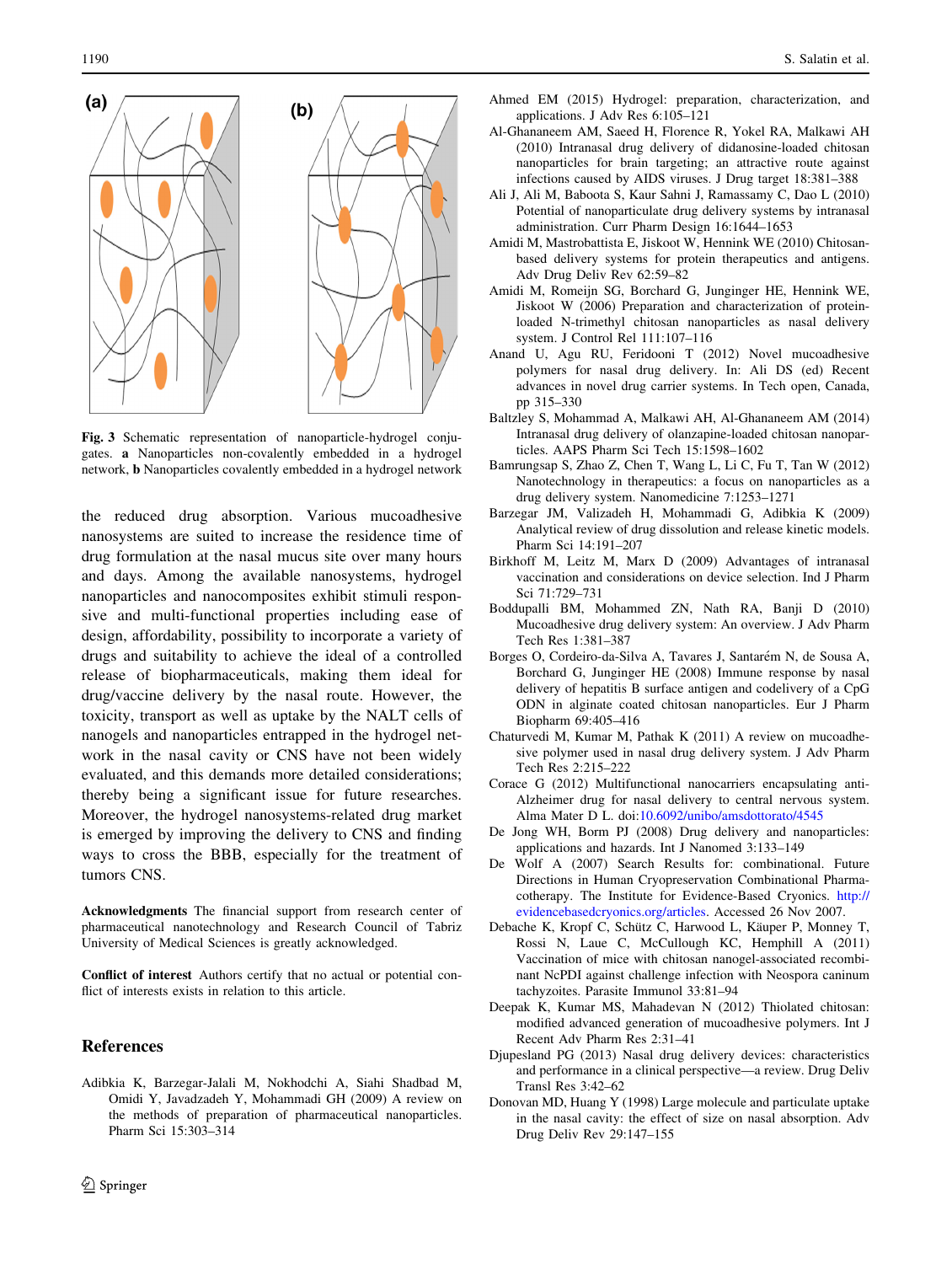- <span id="page-10-0"></span>Dzung NA, Ha` NTN, Van DTH, Phuong NTL, Quynh NTN, Hiep DM, Hiep LV (2011) Chitosan nanoparticle as a novel delivery system for A/H1n1 influenza vaccine: safe property and immunogenicity in mice. World Acad Sci Eng Tech 60:1839–1846
- Elnaggar YS, Etman SM, Abdelmonsif DA, Abdallah OY (2015) Intranasal piperine-loaded chitosan nanoparticles as brain-targeted therapy in alzheimer's disease: optimization, biological efficacy, and potential toxicity. J Pharm Sci 104:3544–3556
- Fini A, Bergamante V, Ceschel GC (2011) Mucoadhesive gels designed for the controlled release of chlorhexidine in the oral cavity. Pharm 3:665–679
- Fukuyama Y, Yuki Y, Katakai Y, Harada N, Takahashi H, Takeda S, Mejima M, Joo S, Kurokawa S, Sawada S, Shibata H, Park EJ, Fujihashi K, Briles DE, Yasutomi Y, Tsukada H, Akiyoshi K, Kiyono H (2015) Nanogel-based pneumococcal surface protein A nasal vaccine induces microRNA-associated Th17 cell responses with neutralizing antibodies against Streptococcus pneumoniae in macaques. Mucosal Immunol 8:1144–1153
- Gaharwar AK, Peppas NA, Khademhosseini A (2014) Nanocomposite hydrogels for biomedical applications. Biotech Bioengin 111:441–453
- Giese M (2013) Molecular Vaccines: From Prophylaxis to Therapy. Springer, Switzerland
- Gonçalves C, Pereira P, Gama M (2010) Self-assembled hydrogel nanoparticles for drug delivery applications. Materials 3:1420–1460
- Gupta P, Vermani K, Garg S (2002) Hydrogels: from controlled release to pH-responsive drug delivery. Drug Discov Today 7:569–579
- Hamidi M, Azadi A, Rafiei P (2008) Hydrogel nanoparticles in drug delivery. Adv Drug Deliv Rev 60:1638–1649
- Haque S, Md S, Sahni JK, Ali J, Baboota S (2014) Development and evaluation of brain targeted intranasal alginate nanoparticles for treatment of depression. J Psychiatr Res 48:1–12
- Ikuta Y, Katayama N, Wang L, Okugawa T, Takahashi Y, Schmitt M, Gu X, Watanabe M, Akiyoshi K, Nakamura H, Kuribayashi K, Sunamoto J, Shiku H (2002) Presentation of a major histocompatibility complex class 1–binding peptide by monocyte-derived dendritic cells incorporating hydrophobized polysaccharide– truncated HER2 protein complex: implications for a polyvalent immuno-cell therapy. Blood 99:3717–3724
- Illum L (2007) Nanoparticulate systems for nasal delivery of drugs: a real improvement over simple systems? J Pharm Sci 96:473–483
- Jagtap P, Jadhav K, Dand N (2015) Formulation and ex vivo Evaluation of Solid Lipid Nanoparticles (SLNS) Based Hydrogel for Intranasal Drug Delivery. Int J Med Health Biomed Bioeng Pharm Eng 9:43–53
- Kabanov AV, Vinogradov SV (2009) Nanogels as pharmaceutical carriers: finite networks of infinite capabilities. Angew Chem Int Ed 48:5418–5429
- Khairnar G, Sayyad F (2010) Development of buccal drug delivery system based on mucoadhesive polymers. Int J Pharm Tech Res 2:719–735
- Khatri K, Goyal AK, Gupta PN, Mishra N, Vyas SP (2008) Plasmid DNA loaded chitosan nanoparticles for nasal mucosal immunization against hepatitis B. Int J Pharm 354:235–241
- Khom TC, Yadav HK, Raizaday A, Manne N, Kumar HS, Kumar SN (2014) Development of Mucoadhesive Nanoparticulate System of Ebastine for Nasal Drug Delivery. Trop J Pharm Res 13:1013–1019
- Kobiyama K, Aoshi T, Narita H, Kuroda E, Hayashi M, Tetsutani K, Koyama S, Mochizuki S, Sakurai K, Katakai Y, Yasutomi Y, Saijo S, Iwakura Y, Akira S, Coban C, Ishii KJ (2014) Nonagonistic Dectin-1 ligand transforms CpG into a multitask nanoparticulate TLR9 agonist. Proc Natl Acad Sci U S A 111:3086–3091
- Kong IG, Sato A, Yuki Y, Nochi T, Takahashi H, Sawada S, Mejima M, Kurokawa S, Okada K, Sato S, Briles DE, Kunisawa J, Inoue Y, Yamamoto M, Akiyoshi K, Kiyono H (2013) Nanogel-based PspA intranasal vaccine prevents invasive disease and nasal colonization by Streptococcus pneumoniae. Infect Immun 81:1625–1634
- Kumar A, Pandey AN, Jain SK (2014) Nasal-nanotechnology: revolution for efficient therapeutics delivery. Drug Deliv 23:681–693
- Lee H, Ruane D, Law K, Ho Y, Garg A, Rahman A, Esterházy D, Cheong C, Goljo E, Sikora AG, Mucida D, Chen BK, Govindraj S, Breton G, Mehandru S (2015) Phenotype and function of nasal dendritic cells. Mucosal Immunol 8:1083–1098
- Liu H, Ni Z, Chen Y, Wang D, Qi Y, Zhang Q, Wang S (2012) Olfactory route for cerebrospinal fluid drainage into the cervical lymphatic system in a rabbit experimental model. Neural Regen Res 7:766–771
- Liu Z, Jiao Y, Wang Y, Zhou C, Zhang Z (2008) Polysaccharidesbased nanoparticles as drug delivery systems. Adv Drug Deliv Rev 60:1650–1662
- Malhotra M, Tomaro-Duchesneau C, Saha S, Prakash S (2013) Intranasal, siRNA delivery to the brain by TAT/MGF tagged PEGylated chitosan nanoparticles. J Pharm 2013:1–10
- Mainardes RM, Urban MC, Cinto PO, Chaud MV, Evangelista RC, Gremião MP (2006) Liposomes and micro/nanoparticles as colloidal carriers for nasal drug delivery. Curr Drug Deliv 3:275–285
- Meenach SA, Anderson KW, Hilt JZ (2009) Hydrogel nanocomposites: biomedical applications, biocompatibility, and toxicity analysis. In: Thomas JW (ed) In Safety of nanoparticles, 1st edn. Springer, New York, pp 131–157
- Mistry A, Stolnik S, Illum L (2009) Nanoparticles for direct nose-tobrain delivery of drugs. Int J Pharm 379:146–157
- Mudshinge SR, Deore AB, Patil S, Bhalgat CM (2011) Nanoparticles: emerging carriers for drug delivery. Saudi Pharm J 19:129–141
- Nagamoto T, Hattori Y, Takayama K, Maitani Y (2004) Novel chitosan particles and chitosan-coated emulsions inducing immune response via intranasal vaccine delivery. Pharm Res 21:671–674
- Nagatomo D, Taniai M, Ariyasu H, Taniguchi M, Aga M, Ariyasu T, Ohta T, Fukuda S (2015) Cholesteryl pullulan encapsulated TNF-a nanoparticles are an effective mucosal vaccine adjuvant against influenza virus. BioMed Res Int 2015:1–15
- Nep EI, Conway BR (2011) Grewia gum 2: mucoadhesive properties of compacts and gels. Trop J Pharm Res 10:393–401
- Nochi T, Yuki Y, Takahashi H, S-i Sawada, Mejima M, Kohda T, Harada N, Kong IG, Sato A, Kataoka N, Tokuhara D, Kurokawa S, Takahashi Y, Tsukada H, Kozaki S, Akiyoshi K, Kiyono H (2010) Nanogel antigenic protein-delivery system for adjuvantfree intranasal vaccines. Nat Mater 9:572–578
- Nochi T, Yuki Y, Akiyoshi K, Kiyono H (2014) Self-Assembled Polysaccharide Nanogels for Nasal Delivery of Biopharmaceuticals. In: Jose DN, Bruno S (eds) Mucosal delivery of biopharmaceuticals. Springer, US, pp 325–332
- Ozsoy Y, Gungor S, Cevher E (2009) Nasal delivery of high molecular weight drugs. Molecules 14:3754–3779
- Panyam J, Labhasetwar V (2003) Biodegradable nanoparticles for drug and gene delivery to cells and tissue. Adv Drug Deliv Rev 55:329–347
- Pardeshi CV, Belgamwar VS (2013) Direct nose to brain drug delivery via integrated nerve pathways bypassing the blood-brain barrier: an excellent platform for brain targeting. Expert Opin Drug Deliv 10:957–972
- Peek LJ, Middaugh CR, Berkland C (2008) Nanotechnology in vaccine delivery. Adv Drug Deliv Rev 60:915–928
- Pires A, Fortuna A, Alves G, Falcão A (2009) Intranasal drug delivery: how, why and what for? J Pharm Pharm Sci 12:288–311